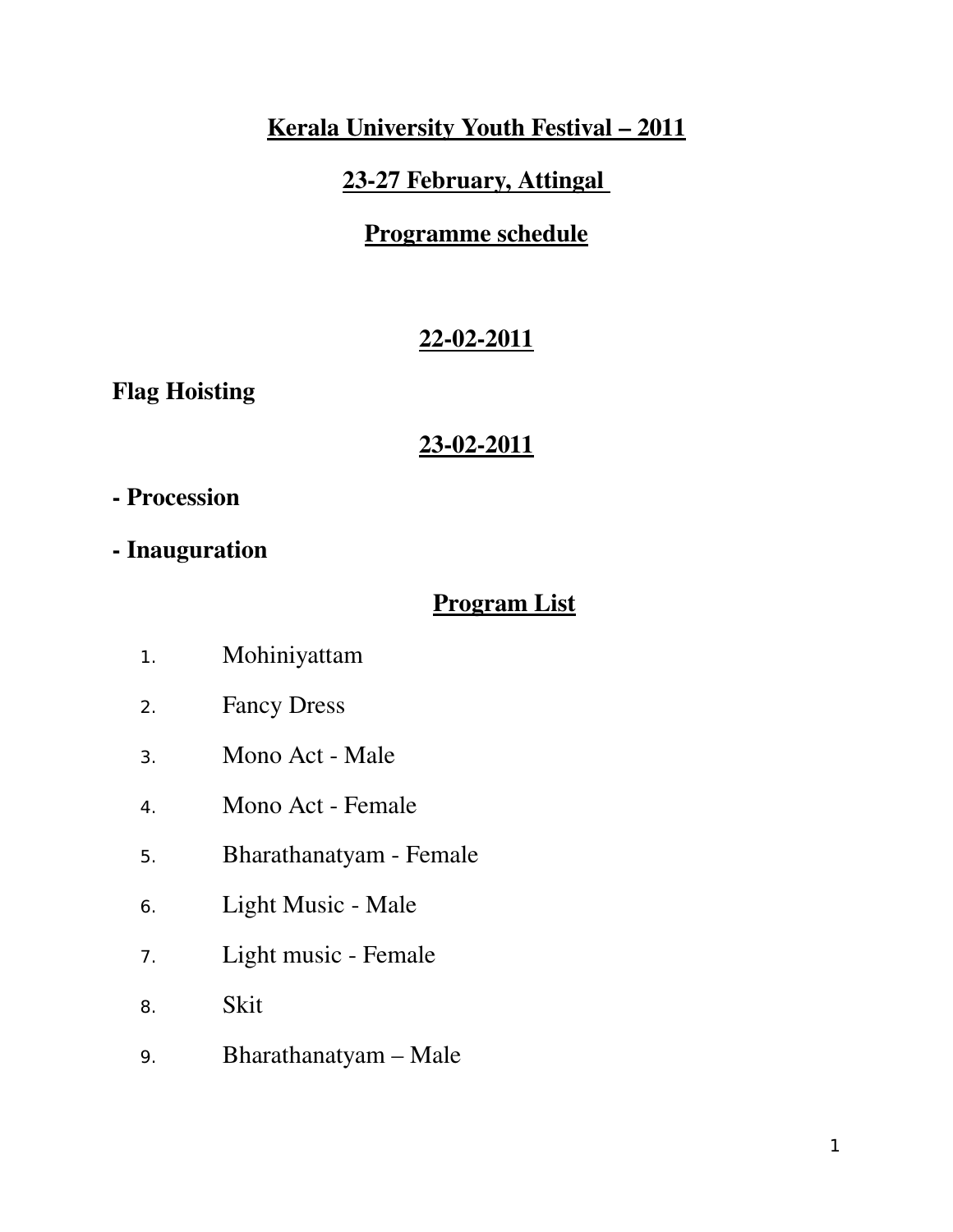10.Tabala

- 11. String Instrument Eastern
- 12.Wind instrument Eastern
- 13.Percussion instrument Eastern

14.Veena

- 15.Margam Kali
- 16. Recitation Hindi
- 17.Elocution Hindi
- 18.Debate Hindi
- 19.Short Story Writing Hindi
- 20.Essay Writing Malayalam
- 21.Short Story Writing Malayalam
- 22.Short Story Writing English
- 23.Poetry writing Malayalam
- 24.Painting
- 25.Applied arts
- 26.Mimicry Male
- 27.Mimicry Female
- 28.Other Forms of Classical Dance Male
- 29.Other Forms of Classical Dance Female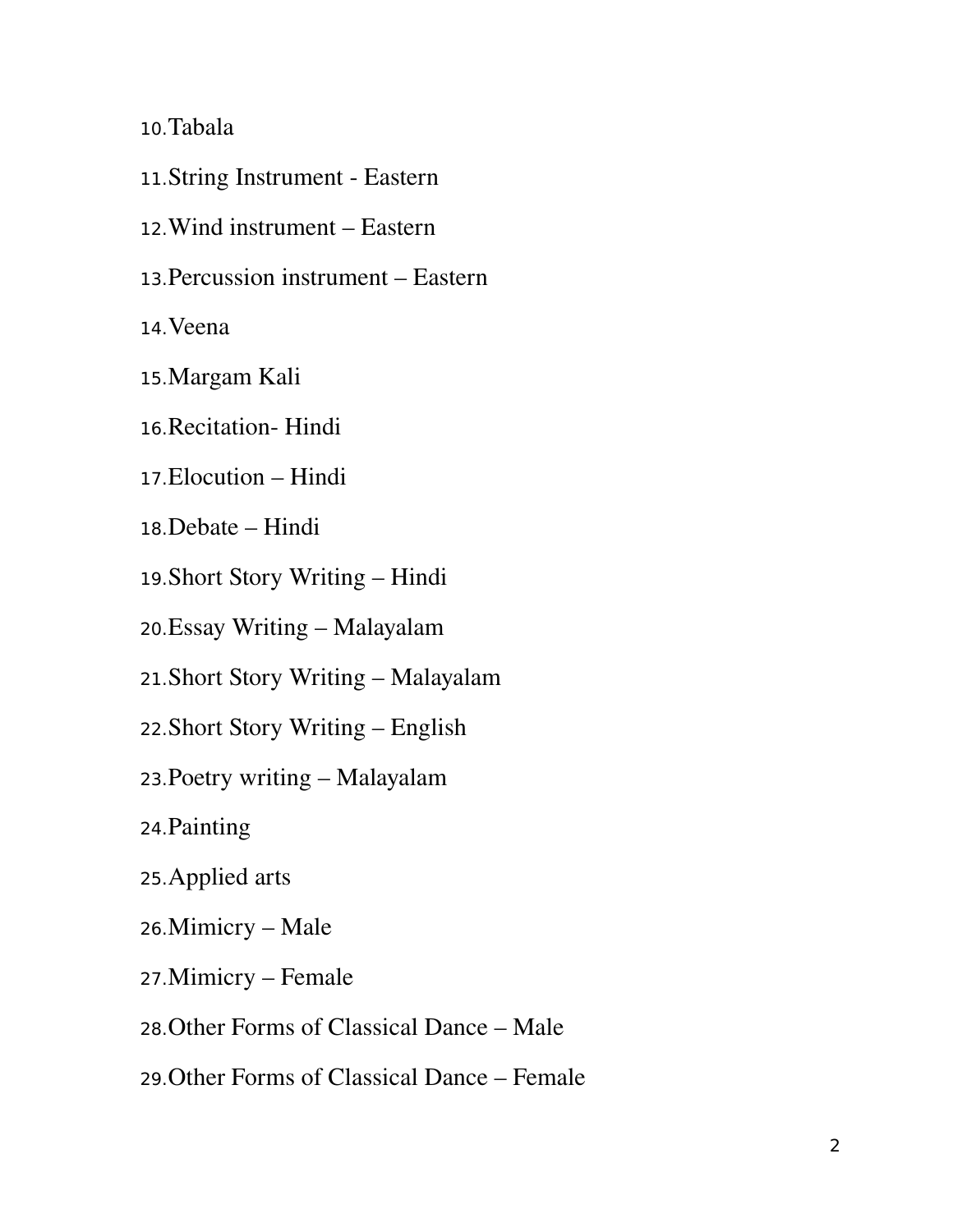- 30.Quiz Prelims & Final
- 31.Ottamthullal Female
- 32.Ottamthullal Male
- 33.Thiruvathira
- 34.Mime
- 35.Classical Music male
- 36.Classical Music Female
- 37.Kathaprasangam
- 38.Recitation Malayalam
- 39.Recitation English
- 40. Elocution English
- 41.Debate English
- 42.Sculpture
- 43.Cartooning
- 44.Oppana
- 45.Folk Dance Male
- 46.Folk Dance Female
- 47.Group Dance
- 48.Guitar
- 49.Ganamela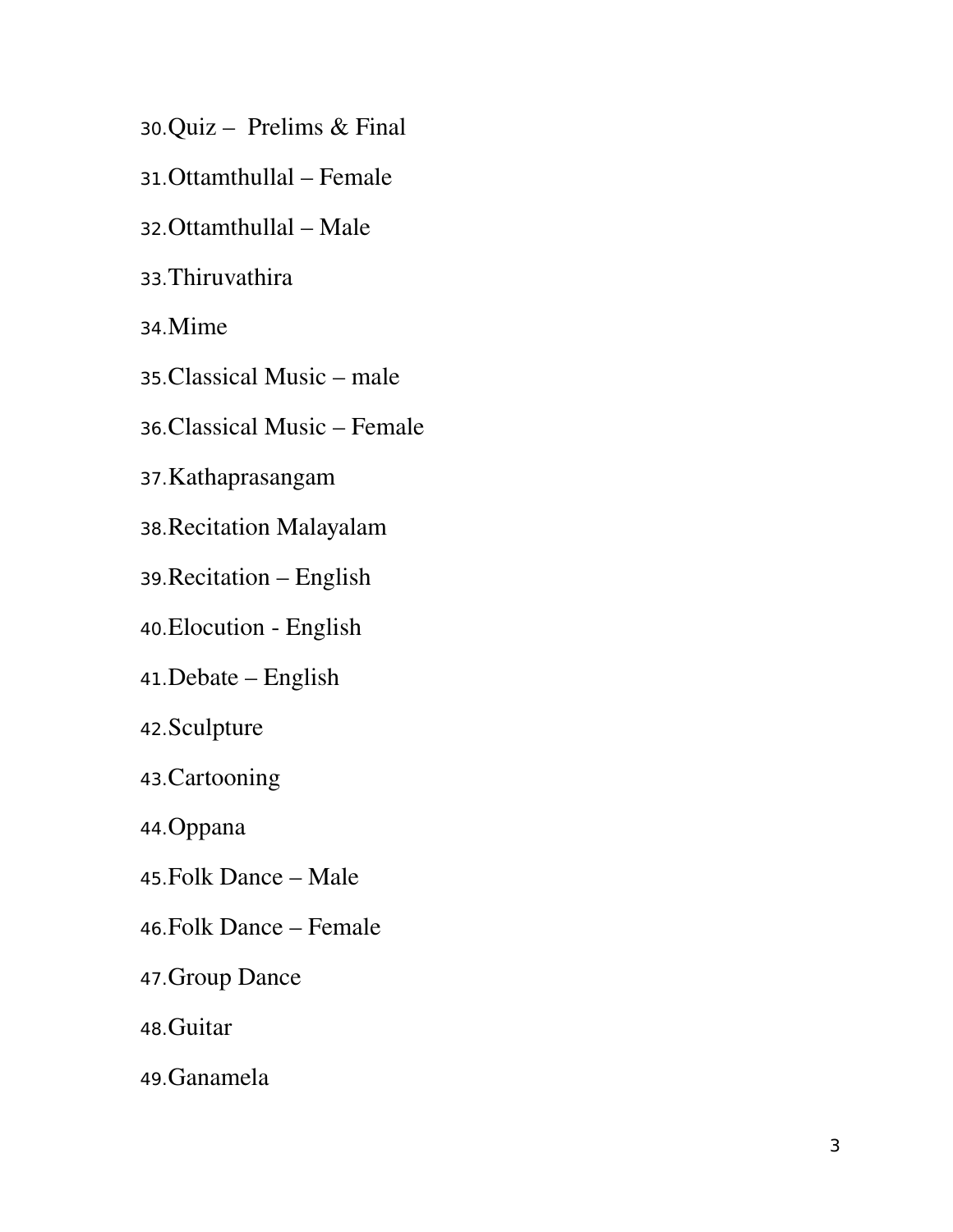- 50.Vrindavadhyam
- 51.Group Song
- 52.String Instrument Western
- 53.Wind Instrument Western
- 54. Percussion Instrument Western
- 55.Western Vocal Group
- 56. Western Vocal Solo
- 57.Aksharaslogam
- 58.Elocution Malayalam
- 59.Debate Malayalam
- 60.Kathakali Female
- 61.Kathakali Male
- 62.Rangoli
- 63. Collage

#### 27.01.2011

Valedictory Function & Prize Distribution

Variety Entertainment by Prize Winners

Lenin. R.